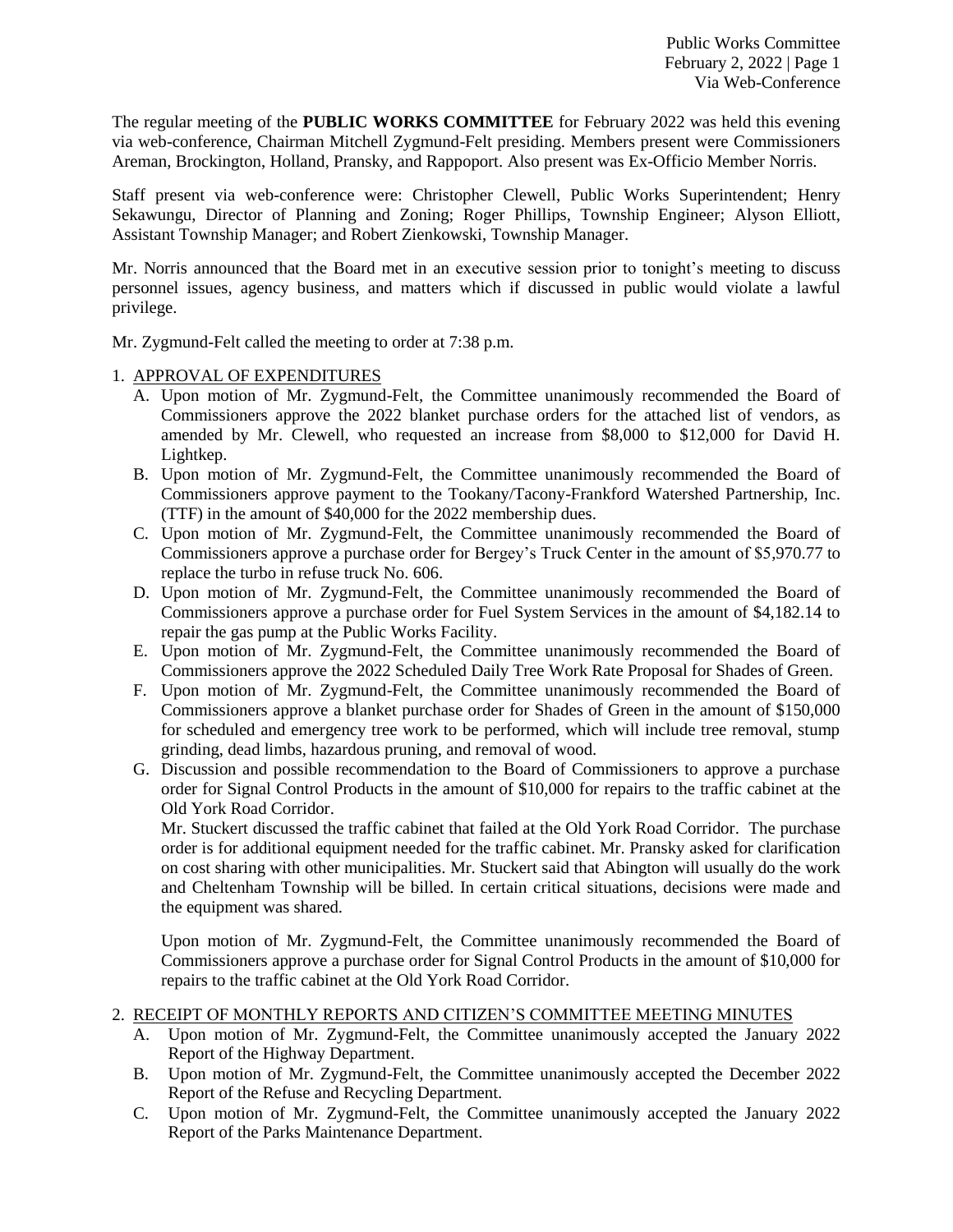- D. Upon motion of Mr. Zygmund-Felt, the Committee unanimously accepted the January 2022 Report of the Code Administrator.
- E. Upon motion of Mr. Zygmund-Felt, the Committee unanimously accepted the January 2022 Report of the Street & Traffic Light Superintendent.
- F. The January Shade Tree Advisory Commission meeting was cancelled.
- G. Upon motion of Mr. Zygmund-Felt, the Committee unanimously approved the meeting minutes of the January 10, 2022 Environmental Advisory Council.
- H. Upon motion of Mr. Zygmund-Felt, the Committee unanimously approved the meeting minutes of the January 20, 2022 The La Mott Board of Historical & Architectural Review.
- I. The Wyncote Board of Historical & Architectural Review was cancelled.

Mr. Pransky asked if it was possible to get a sign installed at the intersection of Township Line Road and Washington Lane to clearly designate directions to eliminate confusion. Mr. Stuckert said it can be done, but it needs approval from PennDOT and neighboring municipalities. Mr. Zygmund-Felt recommended that Mr. Stuckert initiate the process to update signage at the intersection.

### 3. OLD BUSINESS

A. Mr. Areman mentioned that the Limekiln Pike Bridge will be closed beginning at 3:00 p.m. on Saturday, February 5 until 8:00 a.m. on Sunday, February 6.

### 4. NEW BUSINESS

A. Consideration of an Ordinance amending the code of the Township of Cheltenham, Part II (General Legislation), Chapter 188 (Nuisances), section 188-2 (Vegetation) in order to update the regulation of bamboo in the Township.

Mr. Scott Denlinger, Esq. discussed the proposed Ordinance and why it is being recommended. Mr. Pransky asked how the bamboo Ordinance is enforced. Discussion ensued on the enforcement of the Ordinance and how it will be implemented in the Cheltenham community.

**Recommendation to the Board of Commissioners:** Upon motion of Mr. Zygmund-Felt, the Committee unanimously recommended the Board of Commissioners authorize advertisement of its intention to consider the adoption of an Ordinance amending the Code of the Township of Cheltenham, Part II (General Legislation), Chapter 188 (Nuisances), section 188-2 (Vegetation) in order to update the regulation of bamboo in the Township.

B. Consideration of an Ordinance amending the Code of the Township of Cheltenham, Part II (General Legislation), Chapter 201 (Parks and Playgrounds), Section 201-4 (Unlawful Acts) in order to designate Township-Owned Property, including Parks, Playgrounds, Recreation Areas, Community Centers, and Library Campuses as tobacco-free and smoked substances-free areas and to adopt the "Young Lungs at Play" Program.

Discussion began regarding Township's properties and what the Ordinance will cover. Mr. Zygmund-Felt said he had concerns regarding Township schools and if the Ordinance will cover those areas. Mr. Zienkowski recommends that once adopted, the Ordinance can be sent to the School District for their participation.

**Recommendation to the Board of Commissioners:** Upon motion of Mr. Zygmund-Felt, the Committee unanimously recommended the Board of Commissioners authorize advertisement of its intent to consider the adoption of an Ordinance amending the Code of the Township of Cheltenham, Part II (General Legislation), Chapter 201 (Parks and Playgrounds), Section 201-4 (Unlawful Acts) in order to designate Township-Owned Property, including Parks, Playgrounds, Recreation Areas Community Centers, and Library Campuses as tobacco-free and smoked substances- free areas and to adopt the "Young Lungs at Play" Program.